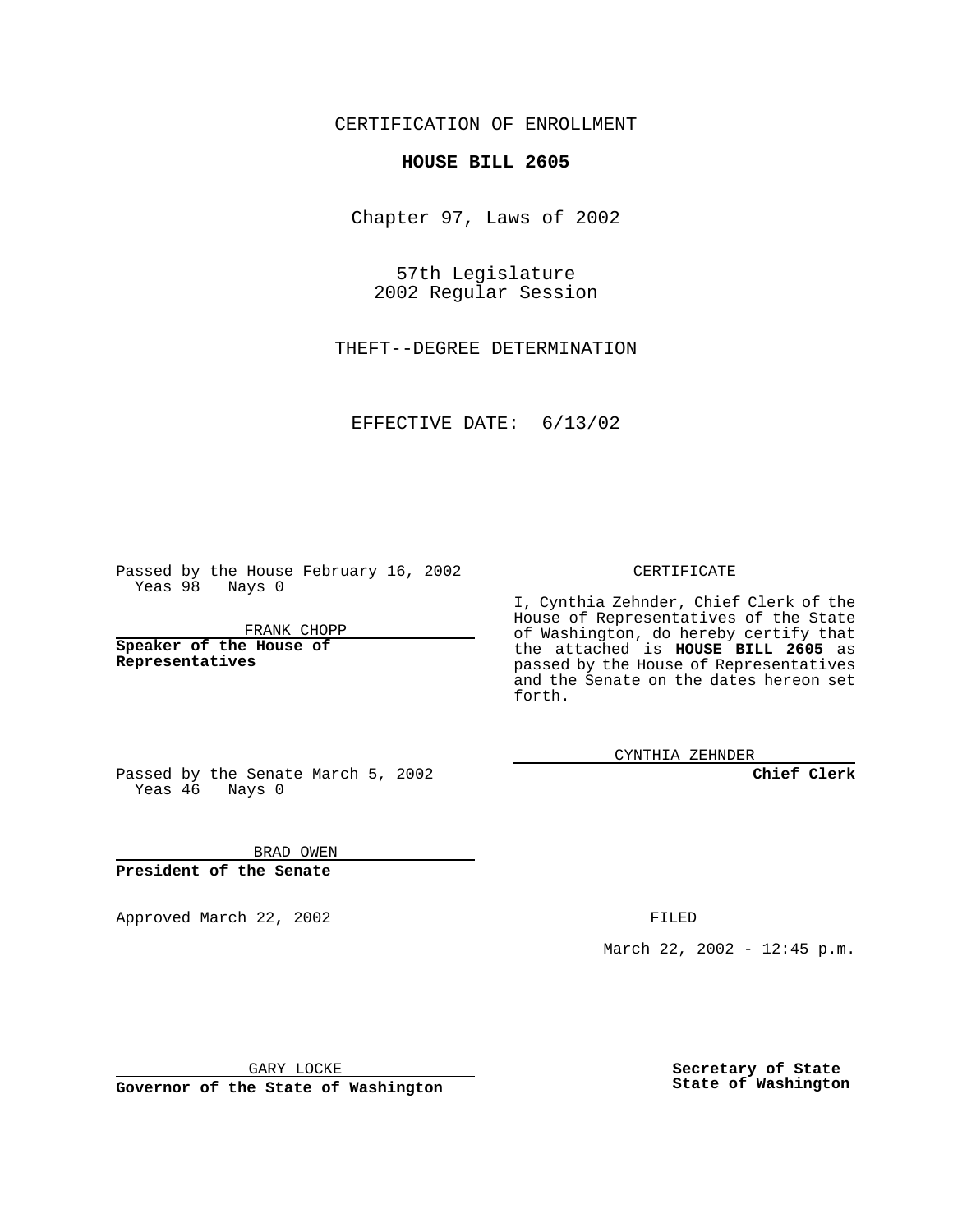## **HOUSE BILL 2605** \_\_\_\_\_\_\_\_\_\_\_\_\_\_\_\_\_\_\_\_\_\_\_\_\_\_\_\_\_\_\_\_\_\_\_\_\_\_\_\_\_\_\_\_\_\_\_

\_\_\_\_\_\_\_\_\_\_\_\_\_\_\_\_\_\_\_\_\_\_\_\_\_\_\_\_\_\_\_\_\_\_\_\_\_\_\_\_\_\_\_\_\_\_\_

Passed Legislature - 2002 Regular Session

## **State of Washington 57th Legislature 2002 Regular Session**

**By** Representatives O'Brien, Morell, Jackley and Lovick

Read first time 01/22/2002. Referred to Committee on Criminal Justice & Corrections.

 AN ACT Relating to aggregating value for purposes of determining the degree of theft; and amending RCW 9A.56.010.

BE IT ENACTED BY THE LEGISLATURE OF THE STATE OF WASHINGTON:

 **Sec. 1.** RCW 9A.56.010 and 1999 c 143 s 36 are each amended to read as follows:

 The following definitions are applicable in this chapter unless the context otherwise requires:

 (1) "Access device" means any card, plate, code, account number, or other means of account access that can be used alone or in conjunction with another access device to obtain money, goods, services, or anything else of value, or that can be used to initiate a transfer of 12 funds, other than a transfer originated solely by paper instrument;

 (2) "Appropriate lost or misdelivered property or services" means obtaining or exerting control over the property or services of another which the actor knows to have been lost or mislaid, or to have been delivered under a mistake as to identity of the recipient or as to the 17 nature or amount of the property;

 (3) "Beverage crate" means a plastic or metal box-like container used by a manufacturer or distributor in the transportation or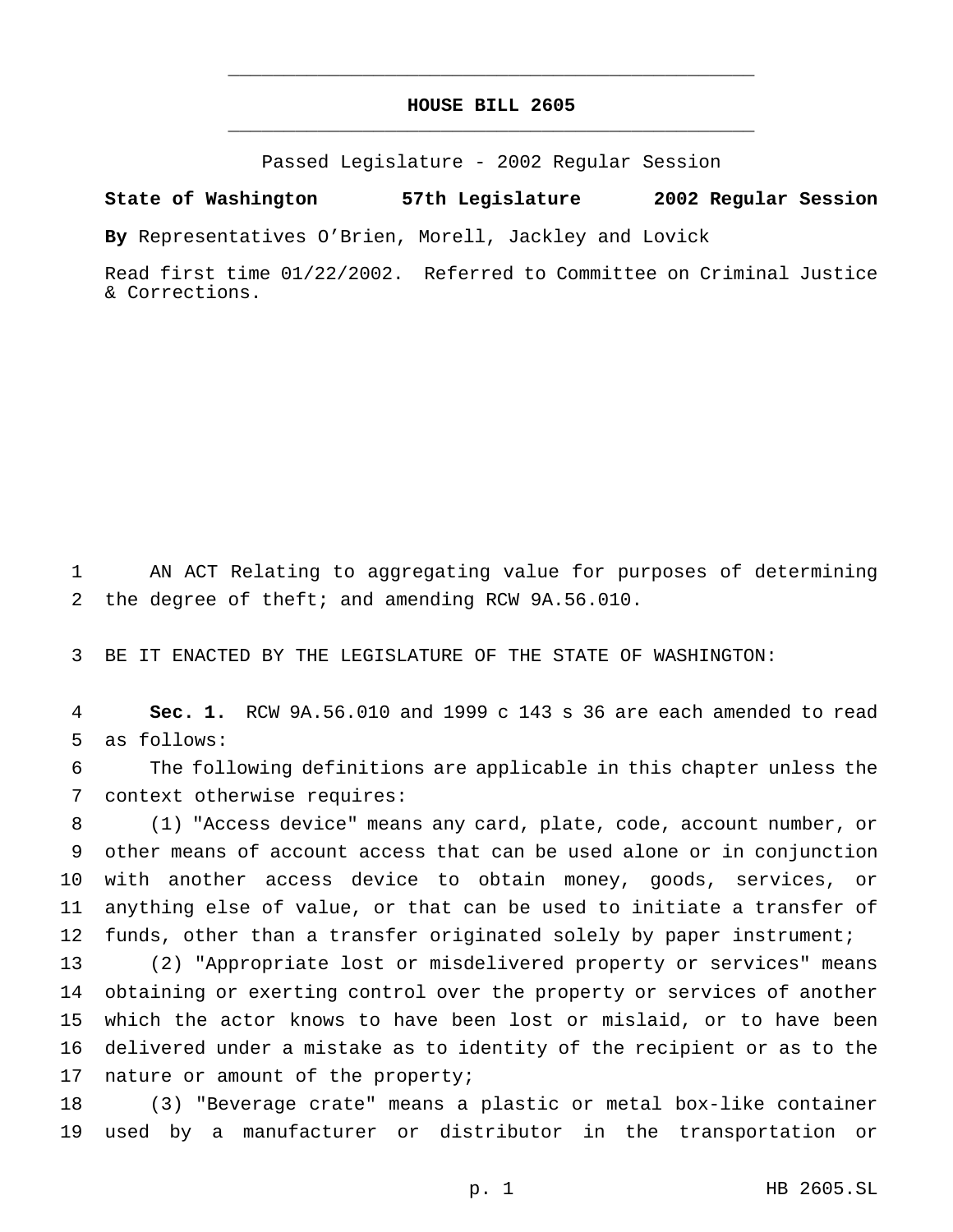distribution of individually packaged beverages to retail outlets, and 2 affixed with language stating "property of . . . . .," "owned by . . . . .," or other markings or words identifying ownership;

 (4) "By color or aid of deception" means that the deception operated to bring about the obtaining of the property or services; it is not necessary that deception be the sole means of obtaining the property or services;

(5) "Deception" occurs when an actor knowingly:

 (a) Creates or confirms another's false impression which the actor knows to be false; or

 (b) Fails to correct another's impression which the actor 12 previously has created or confirmed; or

 (c) Prevents another from acquiring information material to the disposition of the property involved; or

 (d) Transfers or encumbers property without disclosing a lien, adverse claim, or other legal impediment to the enjoyment of the property, whether that impediment is or is not valid, or is or is not a matter of official record; or

 (e) Promises performance which the actor does not intend to perform or knows will not be performed.

 (6) "Deprive" in addition to its common meaning means to make unauthorized use or an unauthorized copy of records, information, data, 23 trade secrets, or computer programs;

 (7) "Merchandise pallet" means a wood or plastic carrier designed and manufactured as an item on which products can be placed before or during transport to retail outlets, manufacturers, or contractors, and 27 affixed with language stating "property of . . .," "owned by . . .," or other markings or words identifying ownership;

 (8) "Obtain control over" in addition to its common meaning, means: (a) In relation to property, to bring about a transfer or purported transfer to the obtainer or another of a legally recognized interest in the property; or

 (b) In relation to labor or service, to secure performance thereof for the benefits of the obtainer or another;

 (9) "Owner" means a person, other than the actor, who has possession of or any other interest in the property or services involved, and without whose consent the actor has no authority to exert control over the property or services;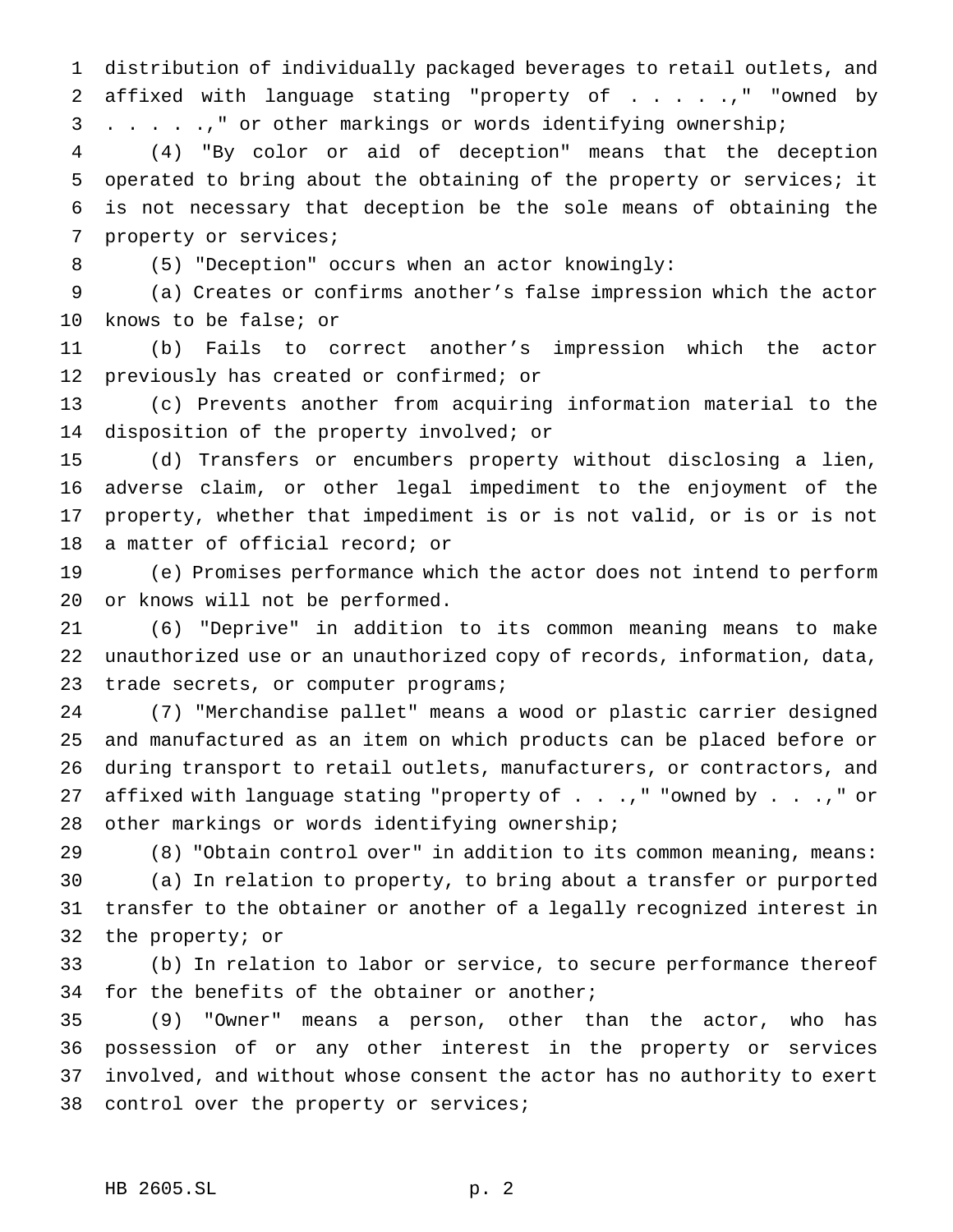(10) "Parking area" means a parking lot or other property provided by retailers for use by a customer for parking an automobile or other vehicle;

 (11) "Receive" includes, but is not limited to, acquiring title, possession, control, or a security interest, or any other interest in the property;

 (12) "Services" includes, but is not limited to, labor, professional services, transportation services, electronic computer services, the supplying of hotel accommodations, restaurant services, entertainment, the supplying of equipment for use, and the supplying of commodities of a public utility nature such as gas, electricity, steam, and water;

 (13) "Shopping cart" means a basket mounted on wheels or similar container generally used in a retail establishment by a customer for 15 the purpose of transporting goods of any kind;

(14) "Stolen" means obtained by theft, robbery, or extortion;

 (15) "Subscription television service" means cable or encrypted video and related audio and data services intended for viewing on a home television by authorized members of the public only, who have agreed to pay a fee for the service. Subscription services include but are not limited to those video services presently delivered by coaxial cable, fiber optic cable, terrestrial microwave, television broadcast, and satellite transmission;

 (16) "Telecommunication device" means (a) any type of instrument, device, machine, or equipment that is capable of transmitting or receiving telephonic or electronic communications; or (b) any part of such an instrument, device, machine, or equipment, or any computer circuit, computer chip, electronic mechanism, or other component, that is capable of facilitating the transmission or reception of telephonic or electronic communications;

 (17) "Telecommunication service" includes any service other than subscription television service provided for a charge or compensation to facilitate the transmission, transfer, or reception of a telephonic communication or an electronic communication;

 (18) Value. (a) "Value" means the market value of the property or services at the time and in the approximate area of the criminal act. (b) Whether or not they have been issued or delivered, written instruments, except those having a readily ascertained market value, shall be evaluated as follows: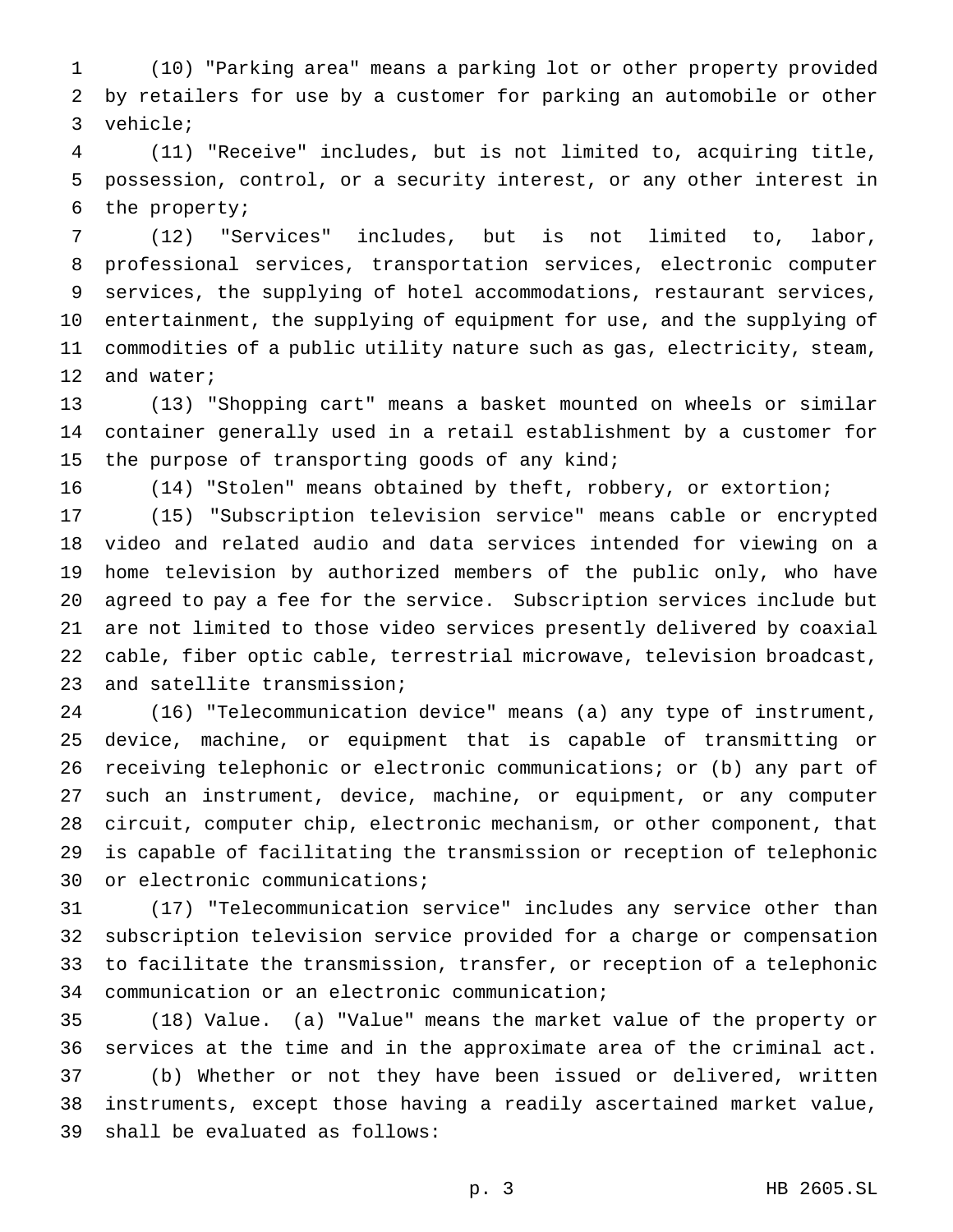(i) The value of an instrument constituting an evidence of debt, such as a check, draft, or promissory note, shall be deemed the amount due or collectible thereon or thereby, that figure ordinarily being the face amount of the indebtedness less any portion thereof which has been satisfied;

 (ii) The value of a ticket or equivalent instrument which evidences a right to receive transportation, entertainment, or other service shall be deemed the price stated thereon, if any; and if no price is stated thereon, the value shall be deemed the price of such ticket or equivalent instrument which the issuer charged the general public;

 (iii) The value of any other instrument that creates, releases, discharges, or otherwise affects any valuable legal right, privilege, or obligation shall be deemed the greatest amount of economic loss which the owner of the instrument might reasonably suffer by virtue of the loss of the instrument.

 (c) Whenever any series of transactions which constitute theft, would, when considered separately, constitute theft in the third degree 18 because of value, and said series of transactions are a part of a 19 criminal episode or a common scheme or plan, then the transactions may be aggregated in one count and the sum of the value of all said transactions shall be the value considered in determining the degree of theft involved.

 For purposes of this subsection, "criminal episode" means a series 24 of thefts committed by the same person from one or more mercantile establishments on three or more occasions within a five-day period.

 (d) Whenever any person is charged with possessing stolen property and such person has unlawfully in his possession at the same time the stolen property of more than one person, then the stolen property possessed may be aggregated in one count and the sum of the value of all said stolen property shall be the value considered in determining the degree of theft involved.

 (e) Property or services having value that cannot be ascertained pursuant to the standards set forth above shall be deemed to be of a value not exceeding two hundred and fifty dollars;

 (19) "Wrongfully obtains" or "exerts unauthorized control" means: (a) To take the property or services of another;

 (b) Having any property or services in one's possession, custody or control as bailee, factor, lessee, pledgee, renter, servant, attorney, agent, employee, trustee, executor, administrator, guardian, or officer